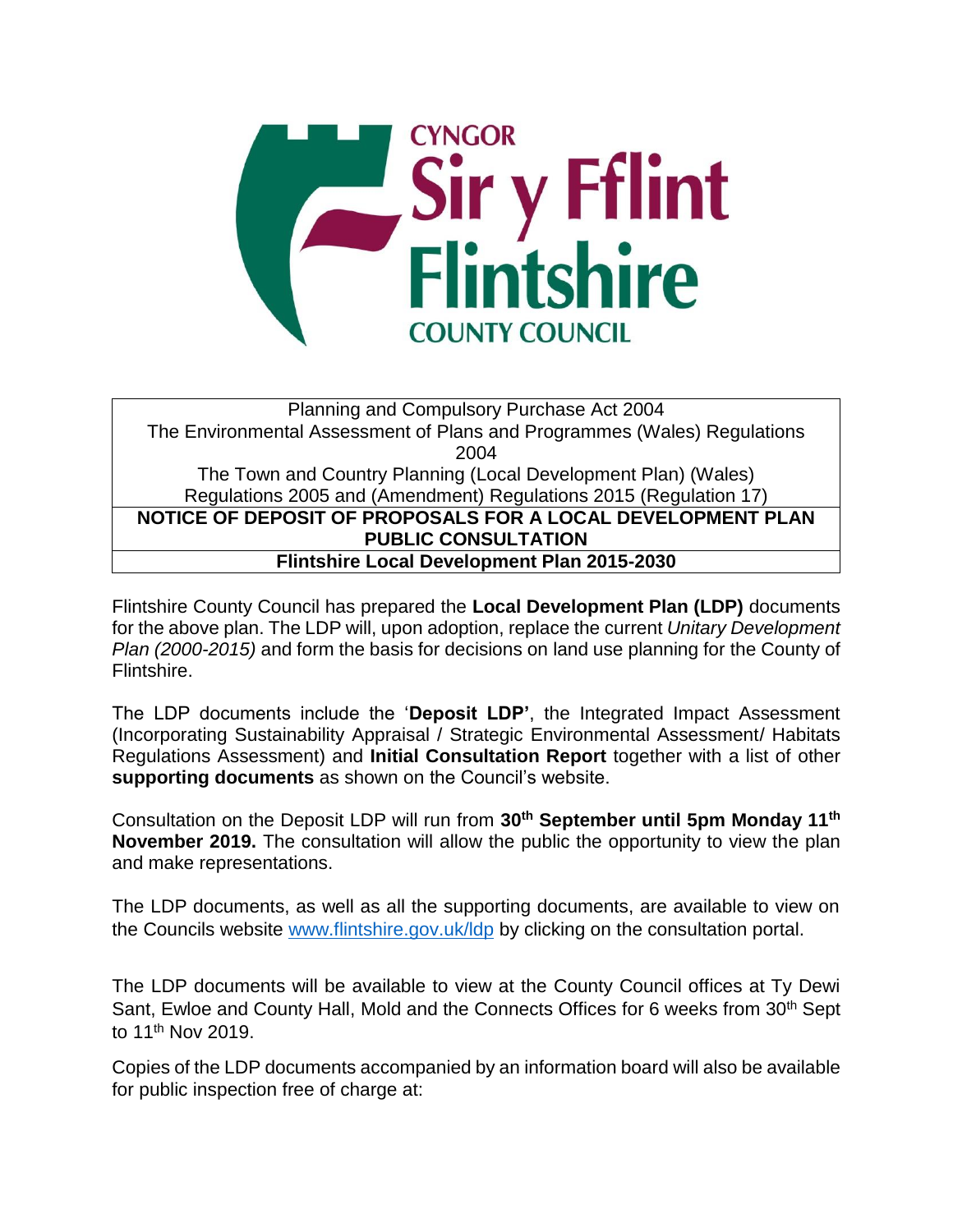| <b>Main Libraries</b>            | <b>Date</b>                                   | <b>Time</b>           |
|----------------------------------|-----------------------------------------------|-----------------------|
| <b>Broughton Library</b>         | 30 <sup>th</sup> September - 11 <sup>th</sup> | During normal library |
| <b>Buckley Library</b>           | November 2019                                 | opening hours.        |
| Deeside Library                  |                                               |                       |
| Flint Jade Jones Pavilion (Flint |                                               |                       |
| Library is closed due to         |                                               |                       |
| refurbishment)                   |                                               |                       |
| <b>Holywell Library</b>          |                                               |                       |
| <b>Mancot Community Library</b>  |                                               |                       |
| <b>Mold Library</b>              |                                               |                       |

**A series of drop-in sessions** will be held at the following venues on the dates and times shown where officers will be on hand during the sessions to guide the public and to advise on how comments on the documents can be made.

| Location                                     | <b>Date and Time</b>                                             |
|----------------------------------------------|------------------------------------------------------------------|
| Broughton & Bretton Community Centre,        | 4pm – 8pm Tuesday 1 <sup>st</sup> October 2019                   |
| Brookes Avenue, Broughton                    |                                                                  |
| Buckley (Bistre) Youth & Community           | $4$ pm – 8pm Wednesday $2nd$ October                             |
| Centre, Nant Mawr Road                       | 2019                                                             |
| Mold Parkfields Community Centre, Ash        | 4pm - 8pm Thursday 3rd October 2019                              |
| Grove                                        |                                                                  |
| Mancot and Moor Village Hall, Mancot         | $4 \text{pm} - 8 \text{pm}$ Friday $4^{\text{th}}$ October 2019  |
| Lane                                         |                                                                  |
| Connah's Quay, the Quay Building,            | 4pm – 8pm Monday 7 <sup>th</sup> October 2019                    |
| Fron Road                                    |                                                                  |
| Hope, Caergwrle Abermorddu Cefn Y            | $4 \text{pm} - 8 \text{pm}$ Tuesday $8^{\text{th}}$ October 2019 |
| Bedd - Heulwen Close Community Centre,       |                                                                  |
| Hope                                         |                                                                  |
| <b>Ewloe Woodside Close Community Centre</b> | 4pm – 8pm Wednesday 9 <sup>th</sup> October                      |
|                                              | 2019                                                             |
| Flint Town Hall, Market Square               | $4 \text{pm} - 8 \text{pm}$ Thursday 10 <sup>th</sup> October    |
|                                              | 2019                                                             |
| Caerwys Memorial Institute - South Street,   | 4pm – 8pm Tuesday 15 <sup>th</sup> October 2019                  |
| Caerwys, Caerwys to focus on minerals        |                                                                  |
| proposals                                    |                                                                  |
| New Brighton Community Centre, Moel          | 5pm - 8pm Friday 18th October 2019                               |
| Fammau Road                                  |                                                                  |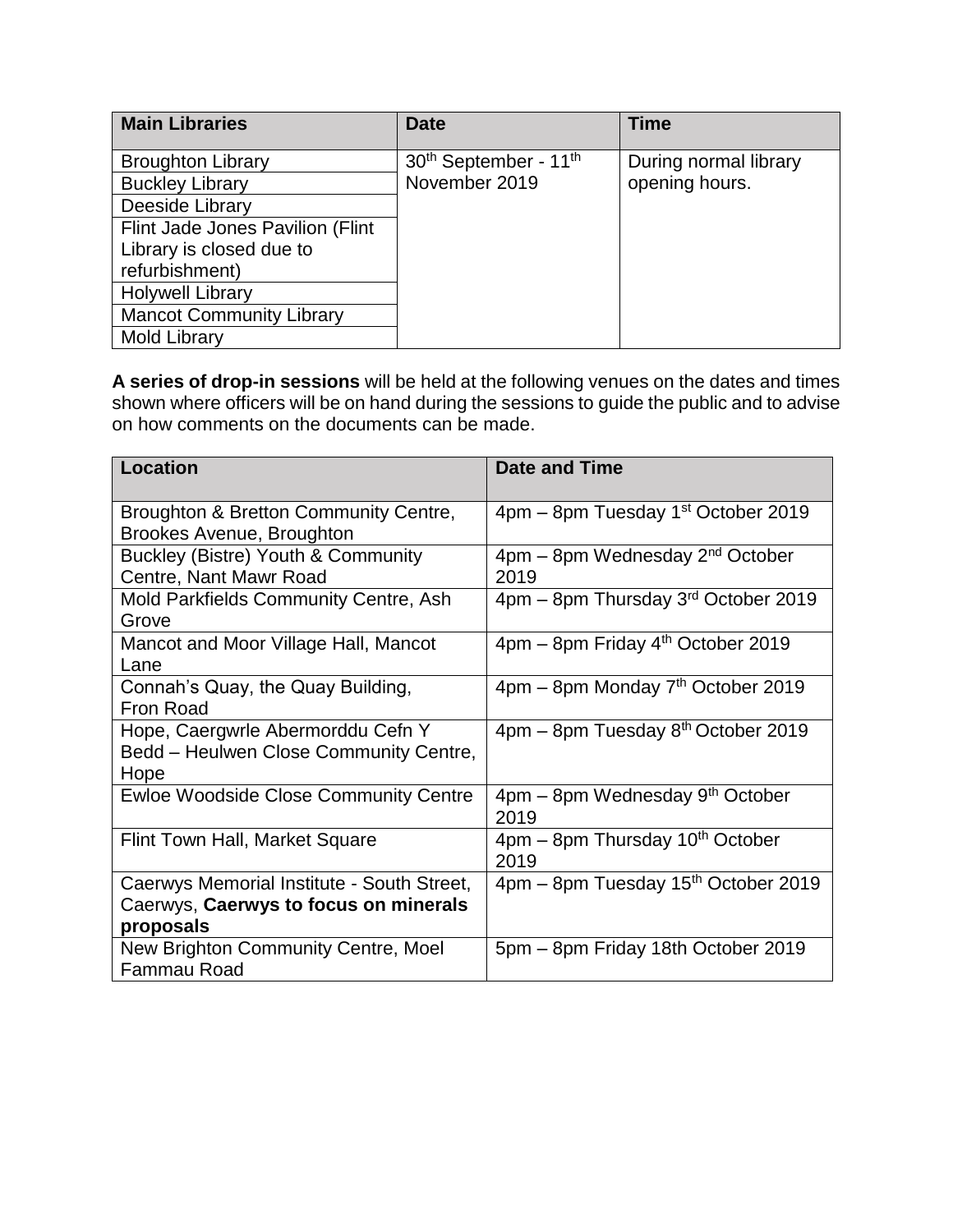## **Representations on the deposit LDP should preferably be made online via the LDP Consultation Portal:**

**<https://consult.flintshire.gov.uk/portal/>**

Alternatively, representations can be made using the Representation Form, available to download from the Council's website at:

**[www.flintshire.gov.uk/ldp](http://www.flintshire.gov.uk/ldp)**

Or representations can also be emailed to the Council at: **[developmentplans@flintshire.gov.uk](mailto:developmentplans@flintshire.gov.uk)**

Finally, representations can be made in writing and sent to the Council at: **Andrew Farrow, Chief Officer – Planning, Environment and Economy Flintshire County Council, County Hall, Mold, Flintshire, CH7 6NF.**

Representations should clearly express **support** or **objection**. Representations (including those taking the form of objections) should identify which part of the plan the comment relates to and specify what changes are to be made.

Objections should be accompanied by reasons and where the respondent wishes to do so, specify which of the **Tests of Soundness** that the Plan fails (*the Tests of Soundness are set out in para 3.2 of the Written Statement).*

The Council has published a Background Paper Assessment of Candidate / Alternative Sites. None of the alternative sites, which were submitted as part of the consultation on the Preferred Strategy (and published in a Register of Alternative Sites), have been included in the Deposit LDP. Nevertheless, as part of the examination into the LDP, it may be that such Alternative Sites are included in the Plan. As such, the opportunity exists for representations to be made on the alternative sites now. Any new sites submitted as part of representations to the Plan must be accompanied by a site plan clearly identifying the location and boundary of the site.

## **All representations must be received by 5.00pm on Monday 11th November 2019 any received after that will not be considered.**

All representations made about the Plan will be available for the public to view as soon as possible following the consultation.

The Local Planning Authority cannot change the plan at this stage but it can decide whether it is in favour of any changes proposed as a result of the representations received during consultation.

Representations made in accordance with this notice (i.e. 'duly made') will be considered by an independent Inspector appointed to examine the soundness of the plan in due course.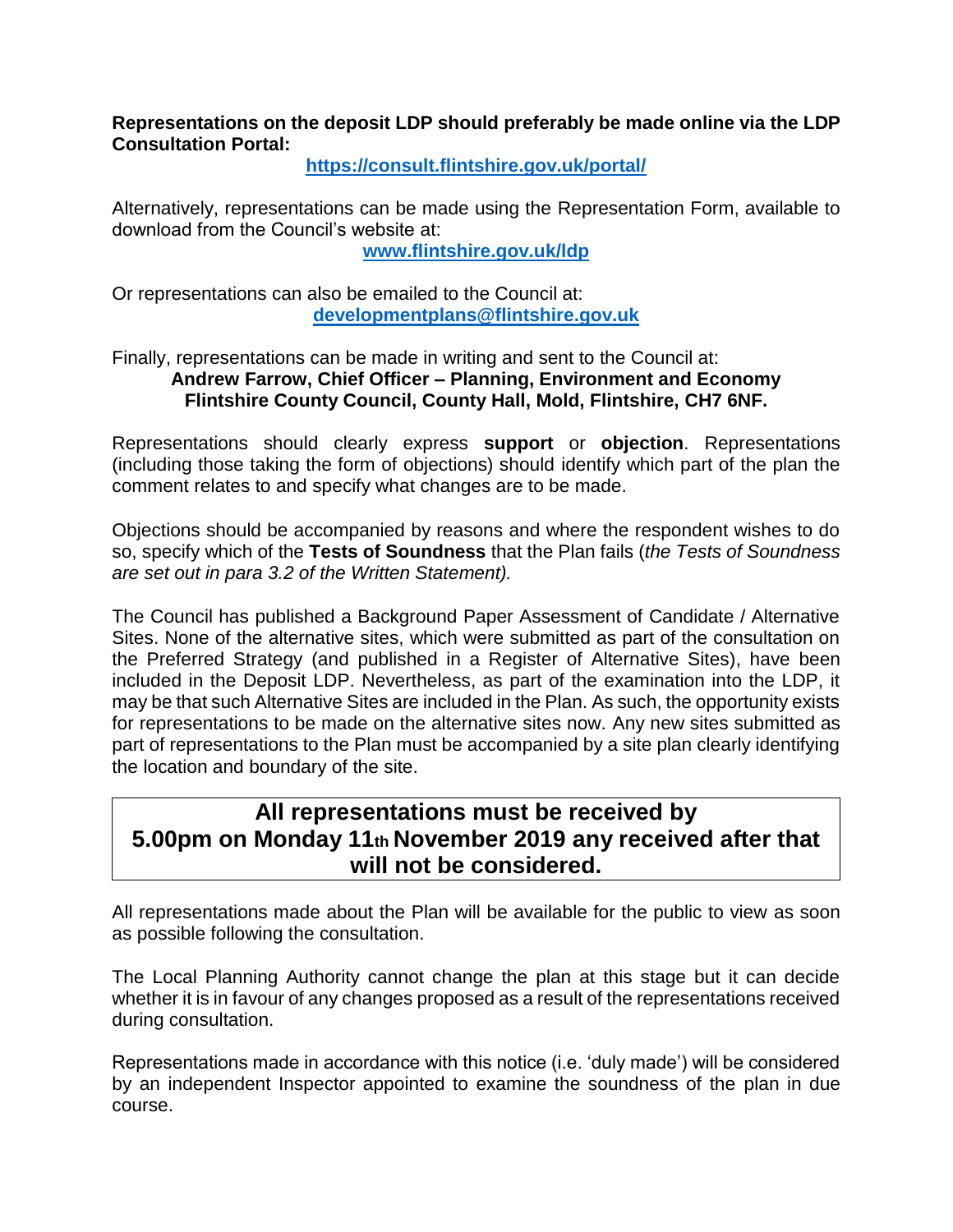Only those making representations seeking to change the deposit LDP (i.e. objectors) whose representations were 'duly made' have the right to appear before and be heard by the Inspector at the Examination (Section 64 (6) of the 2004 Act).

Andrew Farrow Chief Officer (Planning, Environment and Economy)

**September 2019**

The supporting documents include the following:

| <b>Supporting Documents</b>                                                                    |  |  |
|------------------------------------------------------------------------------------------------|--|--|
| Flintshire LDP Revised Delivery Agreement May 2019                                             |  |  |
| Deposit Local Development Plan Written Statement 2019                                          |  |  |
| Integrated Impact Assessment (Incorporating Sustainability Appraisal / Strategic Environmental |  |  |
| Assessment) 2019                                                                               |  |  |
| Habitats Regulations Assessment 2019                                                           |  |  |
| <b>Initial Consultation Report</b>                                                             |  |  |
| <b>Public Notice</b>                                                                           |  |  |
| <b>Representation Form</b>                                                                     |  |  |
| <b>Summary Leaflet</b>                                                                         |  |  |
| Flintshire Proposal Map 1                                                                      |  |  |
| Flintshire Proposal Map 2                                                                      |  |  |
| Flintshire Proposal Map 3                                                                      |  |  |
| Aston/Shotton Inset Plan                                                                       |  |  |
| <b>Buckley Inset Plan</b>                                                                      |  |  |
| Connah's Quay Inset Plan                                                                       |  |  |
| Flint Inset Plan                                                                               |  |  |
| Holywell Inset Plan                                                                            |  |  |
| Mold Inset Plan                                                                                |  |  |
| Queensferry Inset Plan                                                                         |  |  |
| Saltney Inset Plan                                                                             |  |  |
| Urban Capacity Study 2019                                                                      |  |  |
| Housing Land Monitoring Statement 2018                                                         |  |  |
| Background Paper 1 Green Barrier Review 2019                                                   |  |  |
| Background Paper 2 Green Infrastructure Assessment 2019                                        |  |  |